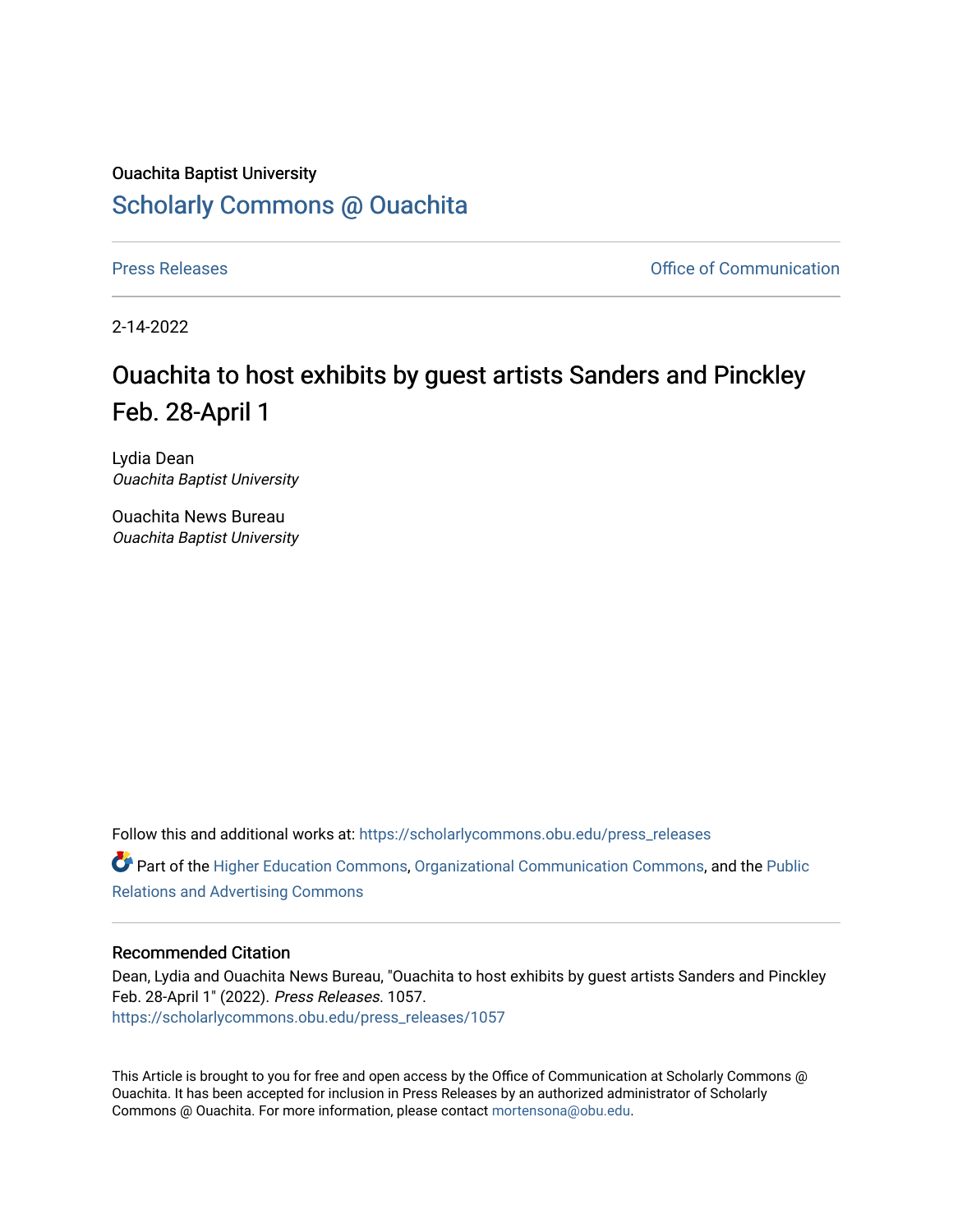



For immediate release **Ouachita to host exhibits by guest artists Sanders and Pinckley Feb. 28-April 1** *By Lydia Dean* February 14, 2022 For more information, contact OBU's news bureau at [newsbureau@obu.edu](mailto:newsbureau@obu.edu) or (870) 245-5208

ARKADELPHIA, Ark.—The Rosemary Gossett Adams Department of Art & Design in Ouachita Baptist University's School of Fine Arts will host photography exhibits "Be Here to Love Me" by Liz Sanders and "Sticks and Stones" by Donna Pinckley from Feb. 28-April 1 in the Adams Galleries of Moses-Provine Hall, 401 Ouachita Street. The exhibits are free and open to the public; they are part of the School of Fine Arts' guest artist series.

Sanders is a photographer based in Little Rock, Ark. Her work examines and honors the life of her father, who had dementia, and raises awareness about how this illness impacts patients' families. Sanders' photographs have been featured in publications including "The New York Review of Books," "TIME" and "The Nation."



*Figure 1* From "Be Here to Love Me" by Liz Sanders

"Her work centers around images she has created to observe her father's past," said Carey Roberson, associate professor of art and design at Ouachita. "She uses found photos of her father, trying to learn